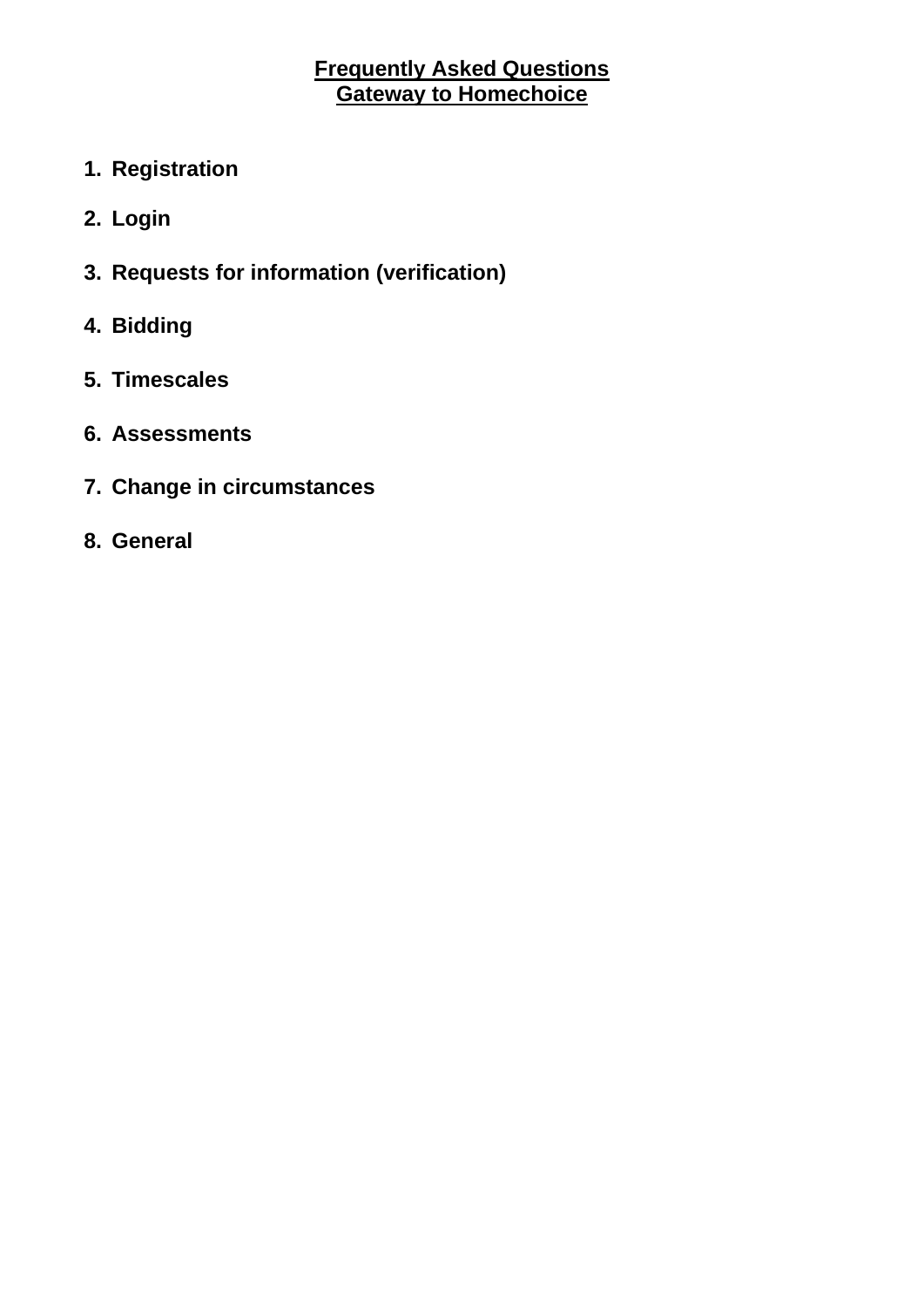# **1. Registration**

## **Q - Can anyone register on Gateway to Homechoice?**

**A** - Anyone over the age of 16 can apply to Gateway to Homechoice. However, to be accepted onto the housing register you must meet the eligibility criteria.

### **Q - Which areas are covered by Gateway to Homechoice?**

**A** - Gateway to Homechoice covers the Babergh/Mid Suffolk, Braintree, Colchester, Ipswich, Maldon, and East Suffolk local authority areas. If you wish to be re-housed in an area outside of this, please contact the local authority responsible for that area.

#### **Q - If I don't want a council house, can I still register with Gateway to Homechoice?**

**A** - Yes, housing association properties are also advertised through the scheme.

## **Q - Does Gateway to Homechoice advertise sheltered accommodation?**

**A** - Yes, sheltered housing is advertised along with all other available properties. If you are interested in sheltered housing, please let us know when you apply.

## **Q – How do I register an application?**

**A** – Please visit [www.gatewaytohomechoice.org.uk](http://www.gatewaytohomechoice.org.uk/)

## **Q – What information do you need to register an application?**

**A** – You will need to provide: -

- National Insurance Number (for all household members who are 16 years and over.
- Name and address of all household members (including children).
- Date of birth for all household members (including children).
- Telephone contact numbers.
- Email address (if applicable)
- Full address history for the last 6 years for all household members
- Employment/Income details
- Details of your connection to the local authority areas (for example family or employment)
- Share code (if applicable)

### **Q – How do I know that my personal information is kept securely?**

**A** – The Gateway to Homechoice website is subject to a secure certificate. For more information about how Ipswich Borough Council manages your personal information, please go to <https://www.ipswich.gov.uk/content/privacy-policy>

### **Q - If I join Gateway to Homechoice am I guaranteed to be offered a property?**

A – No applicant is guaranteed to be offered a property. This is because the demand for housing is greater than the supply of housing in Ipswich.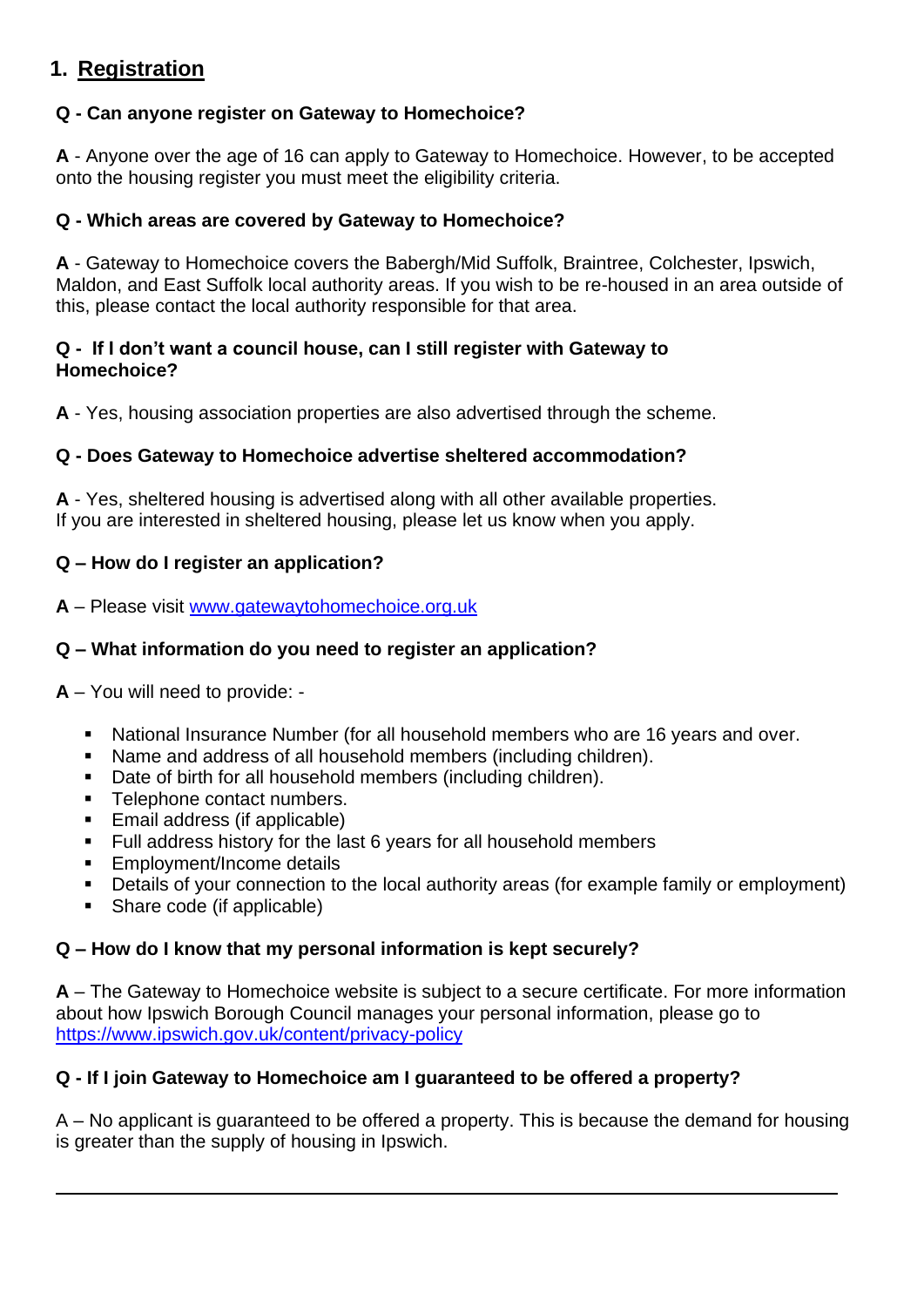# **2. Login**

## **Q – How do I login to my Gateway to Homechoice account?**

**A** – You need to enter your login reference (given to you once you have registered), your "memorable date" (this is your date of birth for example 01 01 2000 unless you have changed it to something else) and your password.

#### **Q – I have forgotten my login reference, how can I find out what it is?**

**A** – Please check any correspondence we have sent you, as your login reference is likely to have been stated. You can use the "I have forgotten my login reference" link on the "login" page of the gateway website. You will be asked to enter the email address that is associated with your account. You will then be sent an email containing your login reference. If you require any assistance, please contact our customer services team on 01473 432000.

#### **Q – I have forgotten my "password" or other login details, what do I need to do?**

A – If you have forgotten your login details, please use the "I have forgotten my password" link on the "login" page of the gateway website. You will need to state your login reference, the email address associated with your account and enter at least two of the following "postcode", "date of birth", family name or National Insurance (NI) number to request new login details. If you do not have an email address, please contact our customer services team on 01473 432000 for further assistance.

#### **Q – When I try and login, it states that I do not have an active application, what does this mean?**

**A** – This means that your application has either been suspended or closed. Please contact our customer services team on 01473 432000 for further information on what you need to do to get your application activated. Alternatively, please send us an enquiry via our website at: <https://www.ipswich.gov.uk/contactus>

## **3. Requests for information (verification)**

#### **Q – I have been told that information has been sent to me via email, but I have not received anything. How can I find it?**

**A** – Please check your email providers "spam" or "junk" folder. Our email may be there for you to action.

#### **Q – I have been told that you require more information from me. What information do you require?**

**A** – If we need more information from you, we will usually request this via email, in writing, or via telephone. The request you receive from us should make it clear exactly what documents or information we require to progress your application. We may send you a form(s) to complete and return to us. Further information is available on our website at: <https://www.ipswich.gov.uk/content/choice-based-lettings>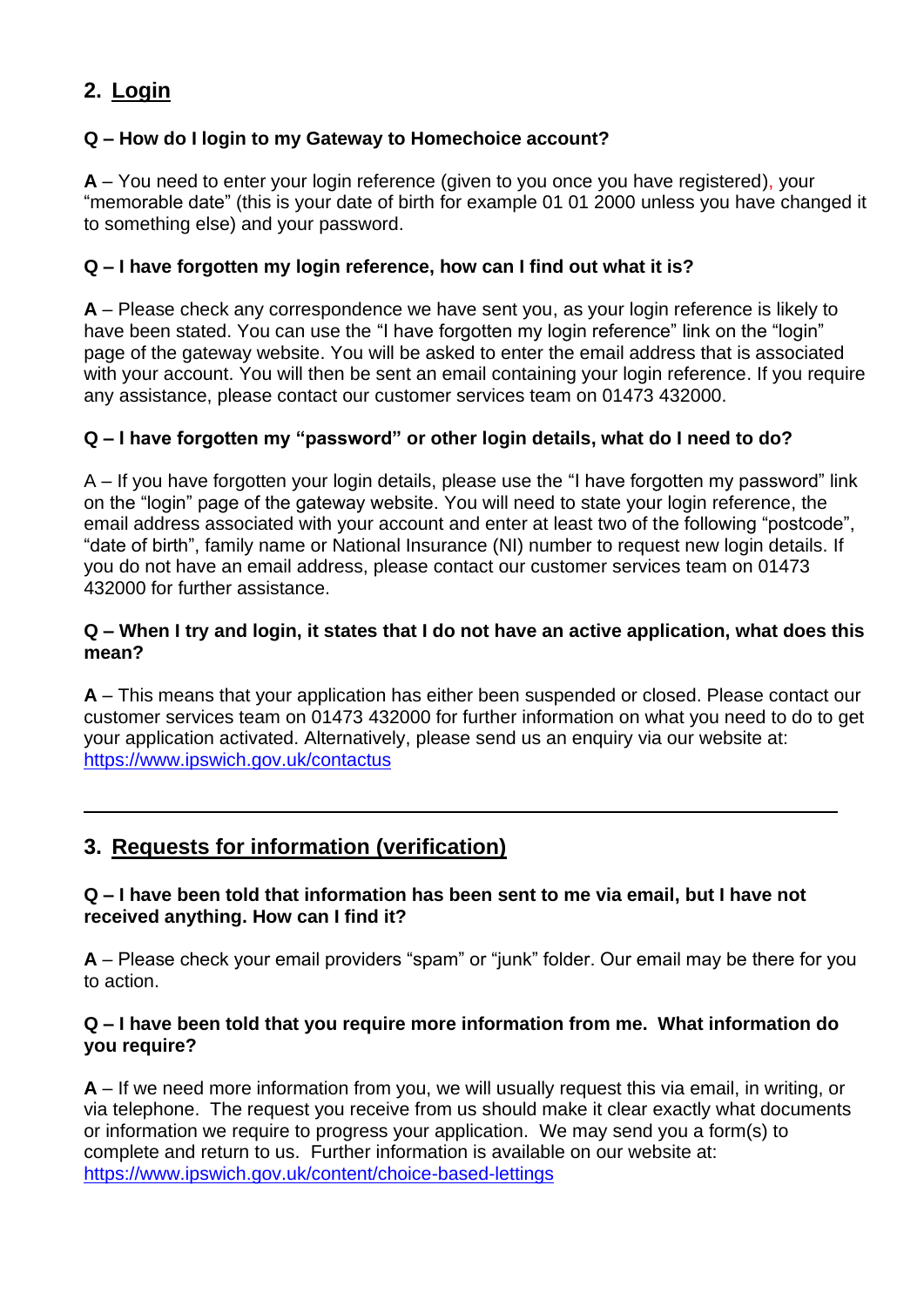## **Q – How can I provide the documents you have requested?**

**A –** Please upload documents to your application at any time from the "My Account" screen once you have logged onto your Gateway to Homechoice account at [www.gatewaytohomechoice.org.uk](http://www.gatewaytohomechoice.org.uk/). Instructions on uploading documents will be placed on this website, or the "useful links" section at [https://www.ipswich.gov.uk/content/choice-based](https://www.ipswich.gov.uk/content/choice-based-lettings)**[lettings](https://www.ipswich.gov.uk/content/choice-based-lettings)** 

## **Q – Why do I need to provide you with further information after my application?**

**A** – This is so we can verify your identity and ensure that your application has been assessed correctly.

## **Q - What happens if I don't provide you with all my information?**

**A** - If we have asked you to provide documents or information to support your request for housing, you are usually given 14 days to submit this information to us. If you fail to provide all the information we require, this may result in the closure or suspension of your application without further notice

## 4. **Bidding**

## **Q – What does placing a bid mean?**

**A** – Placing a bid means registering an interest in a property.

### **Q – When can I place a bid?**

**A** – You can place bids when your application is active, you are eligible for that property and you have not already exceeded your bidding limit for that cycle. Active applicants can place up to two bids within each cycle, which starts at midnight on a Wednesday through to midnight the following Wednesday.

### **Q – How do I place a bid?**

**A** – You can place a bid once you have logged in to your Gateway to Homechoice account, and you have an active application. Further information can be found at [www.gatewaytohomechoice.org.uk](http://www.gatewaytohomechoice.org.uk/) / Information / How to use the service

### **Q – How many bids can I place?**

**A** – You can place up to two bids each bidding cycle (from midnight Wednesday to midnight the following Wednesday).

## **Q – Do I have to use my two bids every week?**

**A** – Most applicants are not required to place two bids every week. However, if you do not use your bids effectively, it may take much longer for you to be rehoused. There are some applicants who are expected to bid on all suitable accommodation advertised. If this relates to you, you should have been advised of this in writing.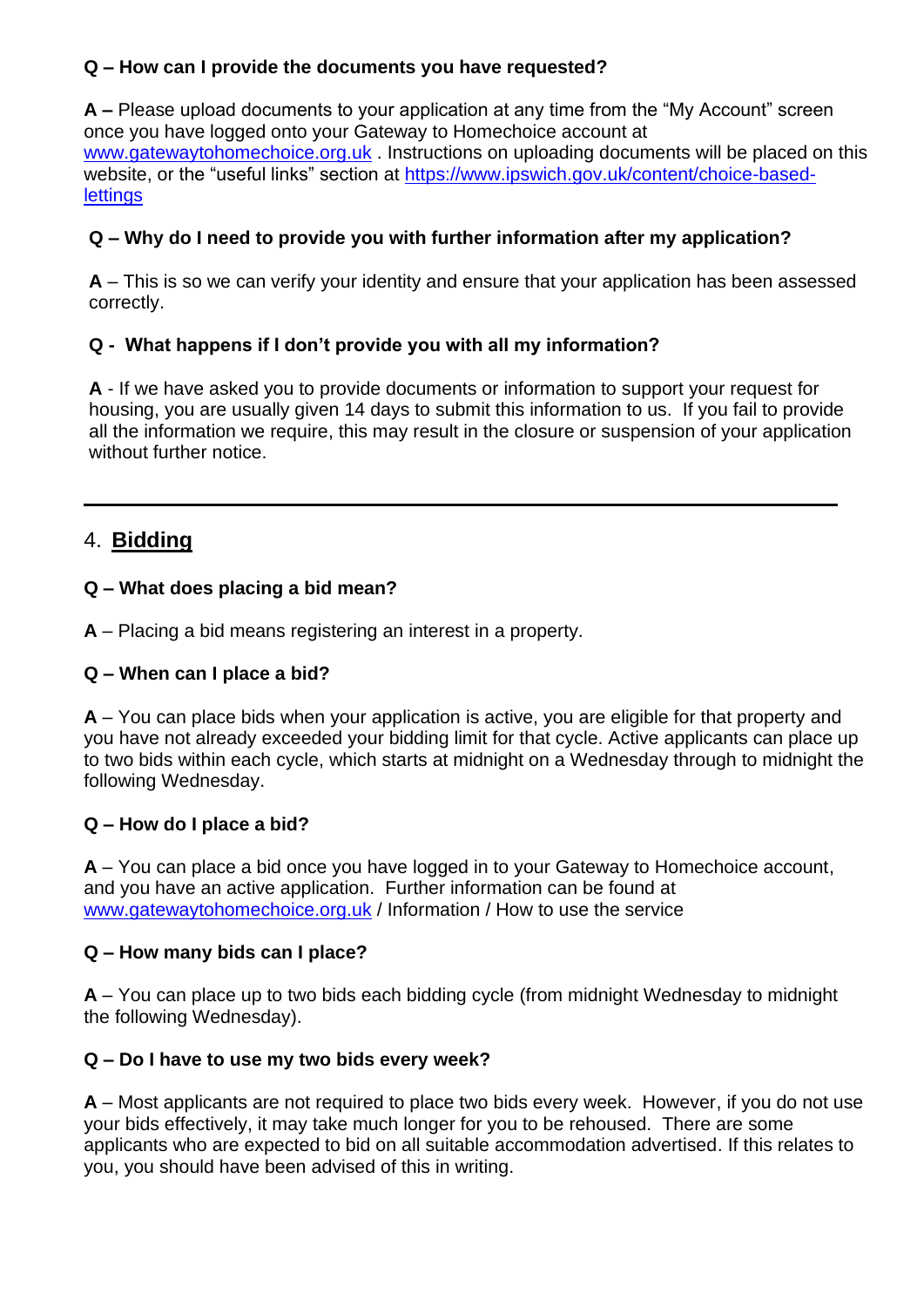#### **Q – When I log in, it states that there are no eligible properties for me to bid on, what does this mean?**

**A** – This means that there are currently no properties available for you to bid on that bidding cycle.

## **Q – I am shown eligible properties in areas that I do not want to live, why is this?**

**A** – The "eligible properties" link within your Gateway to Homechoice account will show you all eligible properties across all the local authority areas within the scheme area. If you only want to see properties in a specific area, you need to use the search and filter options to select your chosen area(s).

## **Q – Can I change a bid if I decide I want to bid on a different property?**

**A** – Yes. It is possible to withdraw one or both of your bids that cycle by logging in to your Gateway to Homechoice account. If you have not used both of your bids (and there are other eligible properties) then you may place a bid on a different property.

### **Q – I do not have access to a computer. How can I bid?**

**A** – If you (or someone on your behalf) cannot place a bid, you can contact our customer service team on 01473 432000 and ask for assistance.

### **Q – What properties will I be allowed to bid on?**

**A** – You will usually only be permitted to bid on properties that match the number of bedrooms you are entitled to. For example, if you have been given a two bedroomed entitlement, you will not be able to bid on three bedroomed properties. You are advised to also read the marketing information about a property that you are interested in. Some properties are restricted, which means that not everyone will be considered. If there are any restrictions, this should be stated on the advert.

#### **Q – I have been assessed as requiring a specific type of housing/adapted property due to my medical needs. Do I have to bid on only that type of accommodation?**

**A** – It is recommended that you do. If you have been assessed as requiring specialist accommodation, then you should bid on that type of accommodation as it is more likely to meet your housing need. If you bid on properties that do not meet your assessed need, you may be bypassed on the shortlist if the property is considered unsuitable.

### **Q – Does it matter when I place my bid during the bidding cycle?**

**A** – No. It does not matter whether you are the first person to bid during the bidding cycle or the last. Your final position on the shortlist is usually determined by your band and effective date, not when you placed your bid.

### **Q – How will I know if my bid has been successful or not?**

**A** – A landlord may contact you if you finish in the top three on a shortlist, or further down if those above you are not suitable for an offer of accommodation. You will usually be telephoned, emailed, sent a text or web message via your Gateway to Homechoice account to discuss your application/bids further.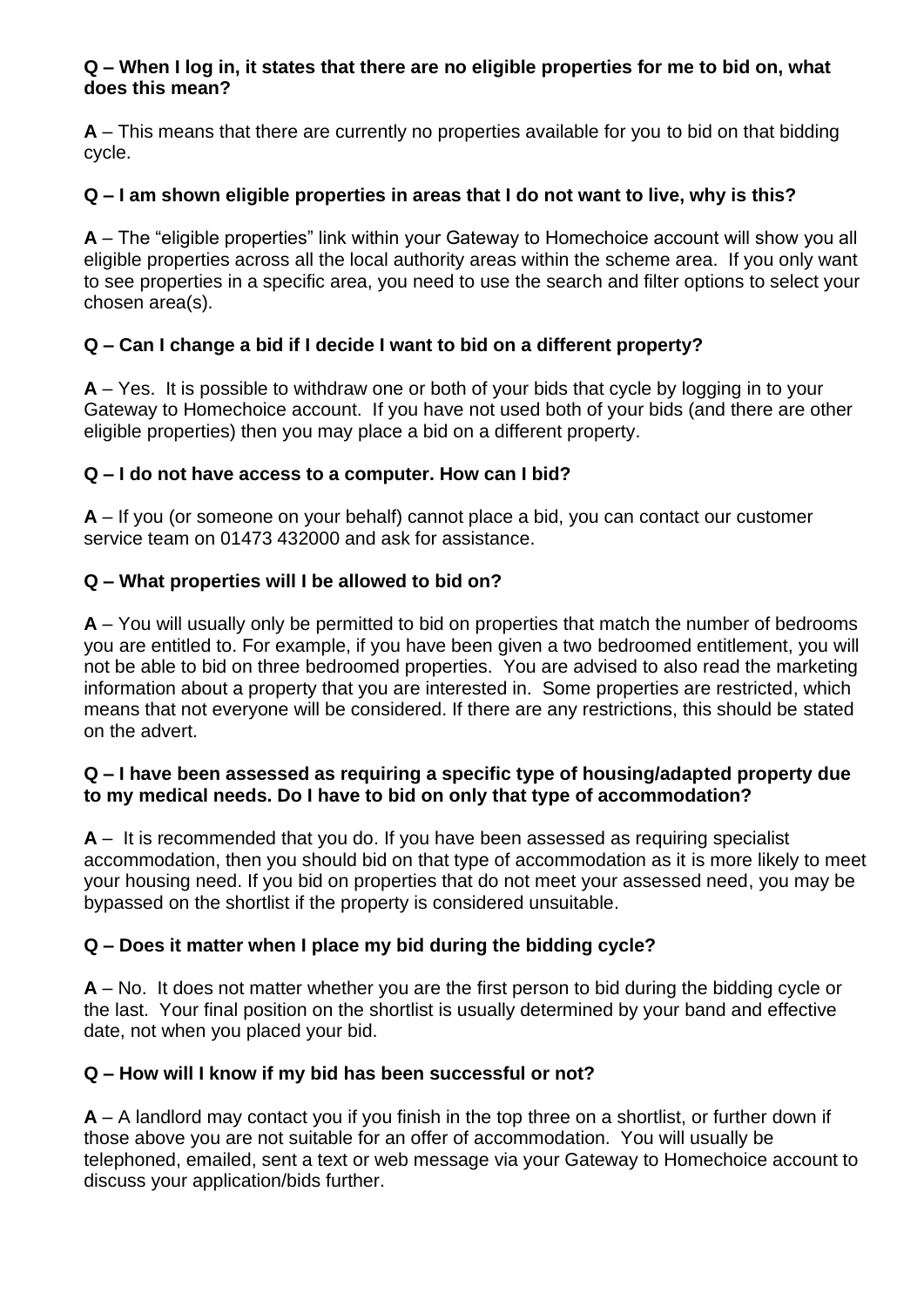If you placed in the top three and are not put forward for a viewing, you will be advised of the reason why. If you fail to respond to our attempts to contact you within a reasonable amount of time, you may be bypassed for that property. Please therefore ensure that you make yourself available, that we have your up to date contact information and respond quickly to any messages we may leave.

# **5. Timescales**

## **Q – How long will it take to process my application?**

**A** – We aim to conclude our assessment of all applications within 20 days from when they are received. Many applications will be processed before this, but some might take longer if we require specific information from you or other involved parties.

#### **Q – You have asked me to supply further information/documents to support my application. How long do I have to get these to you?**

**A** – In most circumstances, you will have to provide all the information we have asked for within 14 days. Failure to provide us with the information we ask for may affect the assessment of your application or it may be closed without further notification. If you are aware that there will be a delay in submitting any of the information we have asked for, you should contact us on 01473 432000 or via our website at<https://www.ipswich.gov.uk/contactus>

### **Q – I need to move urgently. How soon can I be offered alternative accommodation?**

**A** – Gateway to Homechoice is a waiting list, and as there is a greater demand than supply of properties, it can take some time before alternative housing is offered. If you are facing an emergency, which means that you need accommodation very quickly, you should contact our Housing Options team on 01473 432000 (during office hours). They will provide you with advice on your housing problem and signpost you to the most appropriate services available to you.

### **Q – How long will it take for me to be moved via Gateway to Homechoice?**

**A** – We are not able to say how long it will take you to secure alternative accommodation via Gateway to Homechoice. The demand for housing is greater than the supply of properties, so it can take some considerable time. We are unable to predict what vacancies will arise (and who will bid on them when they do), therefore we cannot say how long you might wait. Some applicants may never be rehoused if they have a low housing need.

There is an "Average Waiting Time" tool on the Gateway to Homechoice website. This tool can be used as a guide as to how long applicants who have been rehoused to a specific area have waited on average.

You can increase your chances of being rehoused by being as flexible as possible regarding the type of accommodation you will consider and the areas you are willing to move to. The more specific you are with your choices, the longer you are likely to wait.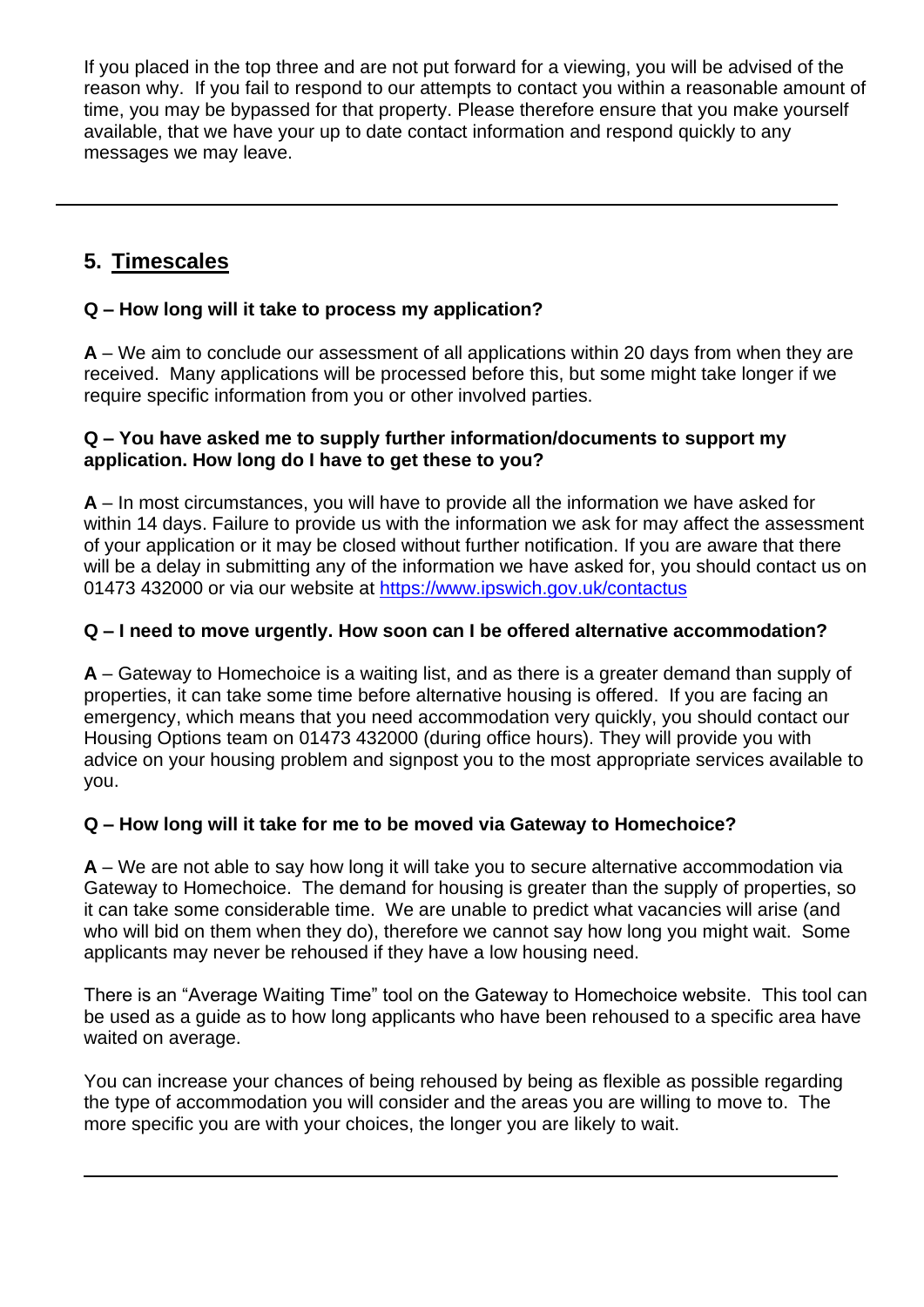# 6. **Assessments**

#### **Q – How do you assess what band I should have?**

**A** – We consider all the information you have provided us with on your application form as well as any additional information we have received from you or other involved parties. We use this information to assess against our allocations policy what band your application should be given. Please visit [www.gatewaytohomechoice.org.uk](http://www.gatewaytohomechoice.org.uk/) and view our allocations policy for more information.

#### **Q – How do you assess what size of property I can bid on?**

**A** – We will establish how many people will permanently live with you when you are rehoused, their gender and their age. These factors will determine the size of property that you will be permitted to bid on. The allocations policy provides guidance on how we work out an applicant's bedroom entitlement. Please visit [www.gatewaytohomechoice.org.uk](http://www.gatewaytohomechoice.org.uk/) for further information.

#### **Q – I am living in a property too big for my household. Will I get more priority if I am willing to move to smaller accommodation?**

**A** – You may be considered a high priority for housing if you have a three or two bedroomed property, live in social housing and are willing to move to smaller accommodation.

#### **Q – I have access to children that do not live with me full time. Can that be taken into consideration when you assess my banding and bedroom entitlement?**

**A** – Applicants with a shared residence order or staying access for children are not automatically entitled to bedrooms for their children in these circumstances. We would assess each case on its own merit.

### **Q – I have rent arrears. Will I be able to move?**

**A** – Applicants that have current arrears of four weeks/one month with their landlord may not be shortlisted, despite having a need to move. You should look to clear your arrears as soon as possible in full or by a suitable agreement with your landlord. Applicants who have arrears from a former tenancy may receive a reduced priority or be bypassed for accommodation if they have not cleared or failed to make a suitable payments to reduce the arrears.

#### **Q – I have recently received a decision regarding my band or other aspect of my application and I disagree with the decision. What should I do?**

**A** – You have the right to ask for a review of decisions made about your application for housing or offer of accommodation. This includes: -

- decisions about refusing to allow an applicant to join the register
- removing an application from the register
- size or type of property
- assessments of bands
- offers of housing

You may request a review of the decision within 21 days of receiving the written decision. The request would usually be made in writing and you should provide any supporting information you have to support your request. For further information on review requests and appeals, please visit [www.gatewaytohomechoice.org.uk](http://www.gatewaytohomechoice.org.uk/) and view our allocations policy.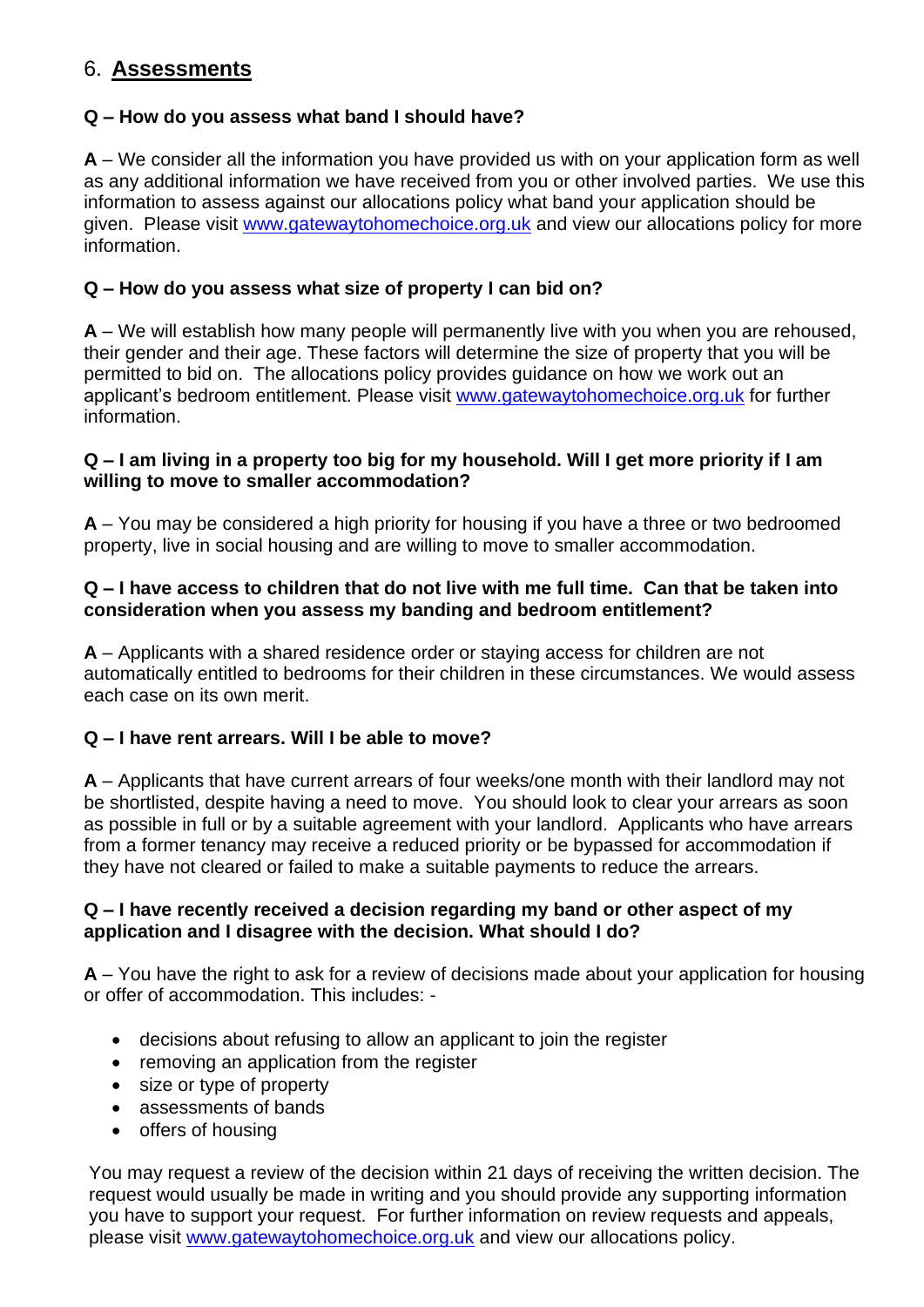## **7. Change of circumstances**

#### **Q – I need to update my application with a change in my circumstances. How can I do this?**

**A** – To update your application, please go to [www.gatewaytohomechoice.org.uk](http://www.gatewaytohomechoice.org.uk/) and use your login details to access your account. You can view each page of your application here and make any necessary changes. Please ensure that you save your changes by navigating to the last page and selecting "submit". If you require assistance, please contact our customer services team on 01473 432000.

#### **Q – I have updated my application to inform you of a change in my circumstances. Will you require any further information from me?**

**A** – It depends on the change. If it is a change to your contact information, then no. We will require more information from you with some changes. For example: - a change of address, someone has been added to the application, someone is pregnant or has given birth or a change in someone's medical needs.

#### **Q – I have been served with a notice to quit/notice of seeking possession from my landlord. What should I do?**

**A** – It is important that you seek advice as soon as possible from our Housing Options team on 01473 432000.

## **8. General**

### **Q – How do you make sure that the scheme is fair?**

**A** – In accordance with our allocations policy, we place applicants in bands according to their current circumstances and housing need. Within each band, every applicant is registered with an effective date. The effective date is how long the person has been on the waiting list for, or when they qualified for a higher band.

This means that when placing bids, the applicant in the highest band with the longest effective date is usually successful. For further information, please visit [www.gatewaytohomechoice.org.uk](http://www.gatewaytohomechoice.org.uk/)

### **Q – What is a restricted property?**

**A** – A restricted property is one where you need to meet specific criteria to be able to bid/be shortlisted. For example, you may need to have a local connection with a certain area. If the property is restricted, it should be clearly stated on the advert's property information. If you have further queries about a restricted property, please contact the landlord responsible for advertising the property in question. Further information can be found at [www.gatewaytohomechoice.org.uk](http://www.gatewaytohomechoice.org.uk/)